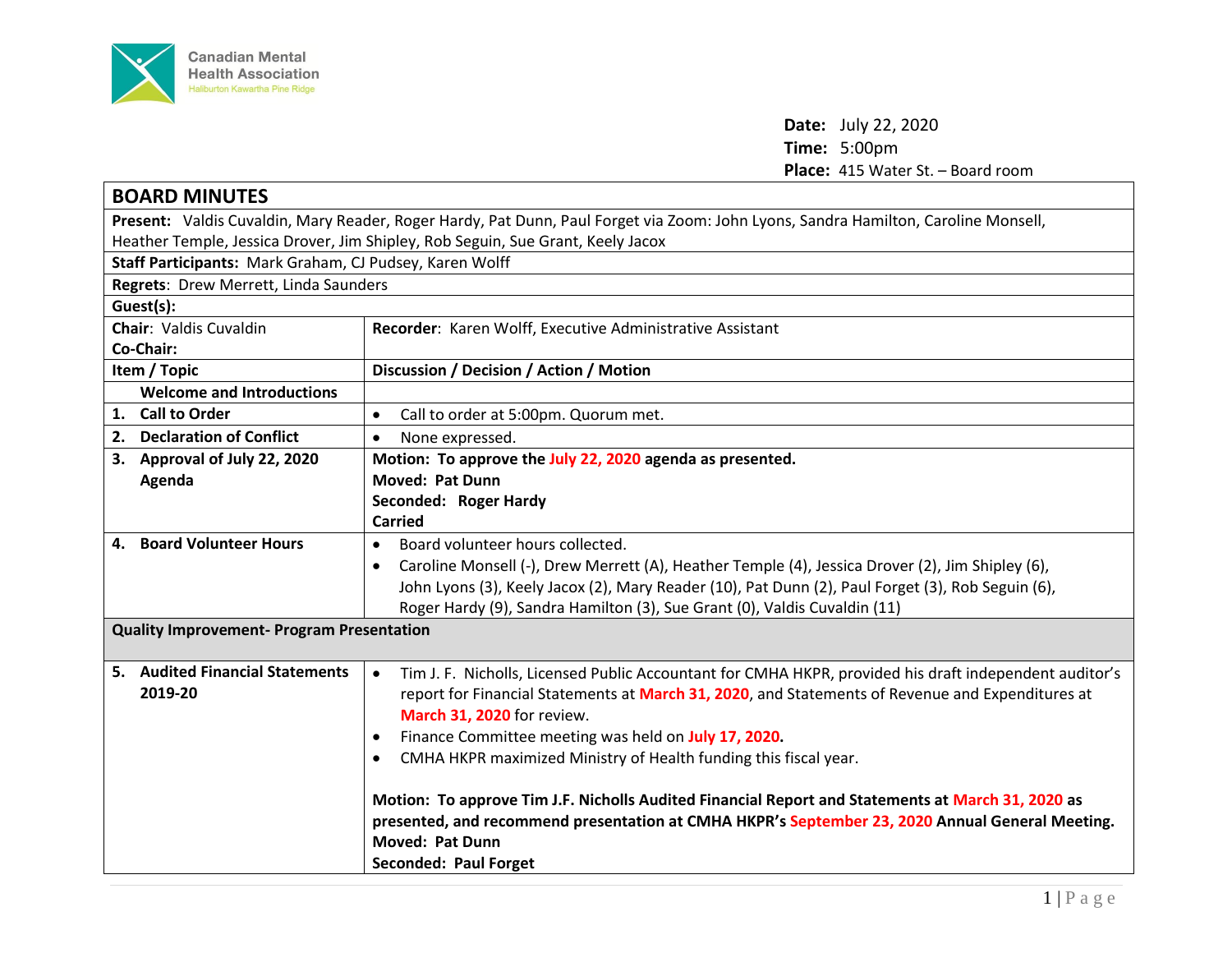

|                                                           | <b>Carried</b>                                                                                                                                                                                                                                                                                                                                                                                                                                                                                                                                                                                 |
|-----------------------------------------------------------|------------------------------------------------------------------------------------------------------------------------------------------------------------------------------------------------------------------------------------------------------------------------------------------------------------------------------------------------------------------------------------------------------------------------------------------------------------------------------------------------------------------------------------------------------------------------------------------------|
| <b>6.Consent Agenda Acceptance</b>                        | Motion: To accept the June 17, 2020 board minutes as presented in the Consent Agenda.                                                                                                                                                                                                                                                                                                                                                                                                                                                                                                          |
| a) Board Minutes from                                     | Moved: John Lyons                                                                                                                                                                                                                                                                                                                                                                                                                                                                                                                                                                              |
| June 17, 2020                                             | <b>Seconded: Mary Reader</b>                                                                                                                                                                                                                                                                                                                                                                                                                                                                                                                                                                   |
|                                                           | <b>Carried</b>                                                                                                                                                                                                                                                                                                                                                                                                                                                                                                                                                                                 |
| 7. Item(s) Extracted from the                             | None<br>$\bullet$                                                                                                                                                                                                                                                                                                                                                                                                                                                                                                                                                                              |
| <b>Consent Agenda:</b>                                    |                                                                                                                                                                                                                                                                                                                                                                                                                                                                                                                                                                                                |
| 8. Board Discussion on Q.I.<br>Presentation               | No further discussion(s) surrounding Audited Financial Statements presentation.<br>$\bullet$                                                                                                                                                                                                                                                                                                                                                                                                                                                                                                   |
| 9. Monthly Financial Report                               | No Monthly Financial Reports this month as Audited Financial Statements were reviewed.<br>$\bullet$                                                                                                                                                                                                                                                                                                                                                                                                                                                                                            |
| 10. Urgent Matter                                         | $\bullet$<br>None                                                                                                                                                                                                                                                                                                                                                                                                                                                                                                                                                                              |
| <b>Business Arising</b>                                   |                                                                                                                                                                                                                                                                                                                                                                                                                                                                                                                                                                                                |
| 11. a) None                                               | None<br>$\bullet$                                                                                                                                                                                                                                                                                                                                                                                                                                                                                                                                                                              |
| <b>New Business</b>                                       |                                                                                                                                                                                                                                                                                                                                                                                                                                                                                                                                                                                                |
| 12. a) Consumption Treatment<br>Site - Application update | Mark provided an update surrounding the Consumption Treatment Site (CTS) application.<br>$\bullet$<br>The updated application includes three agencies: Peterborough 360 Degree Nurse Practitioner-Led<br>Clinic/Peterborough Aids Resource Network (PARN) and CMHA HKPR.<br>Will be submitting application at the end of July.<br>$\bullet$<br>May know results of application within three months.<br>$\bullet$<br>Motion: To receive and approve the Consumption Treatment Site report as presented.<br>Moved: John Lyons<br>Seconded: Paul Forget<br><b>Carried</b>                         |
| 12. b) Sale of 464 George St. -<br>Update                 | Mary announced that the CMHA Non-profit Housing Corporation of Peterborough are now the proud<br>owners of 464 George St.<br>Unit(s) were vacated in a timely fashion.<br>$\bullet$<br>There is one commercial unit, which is 1500 sq. ft.<br>$\bullet$<br>There are 9 units that CMHA supplements<br>$\bullet$<br>5 of those units are at market rent.<br>$\bullet$<br>CMHA HKPR established a partnership with Habitat for Humanity for volunteers, paint and supplies of<br>$\bullet$<br>units.<br>Motion: To receive the updated report regarding the sale of 464 George St., Peterborough |